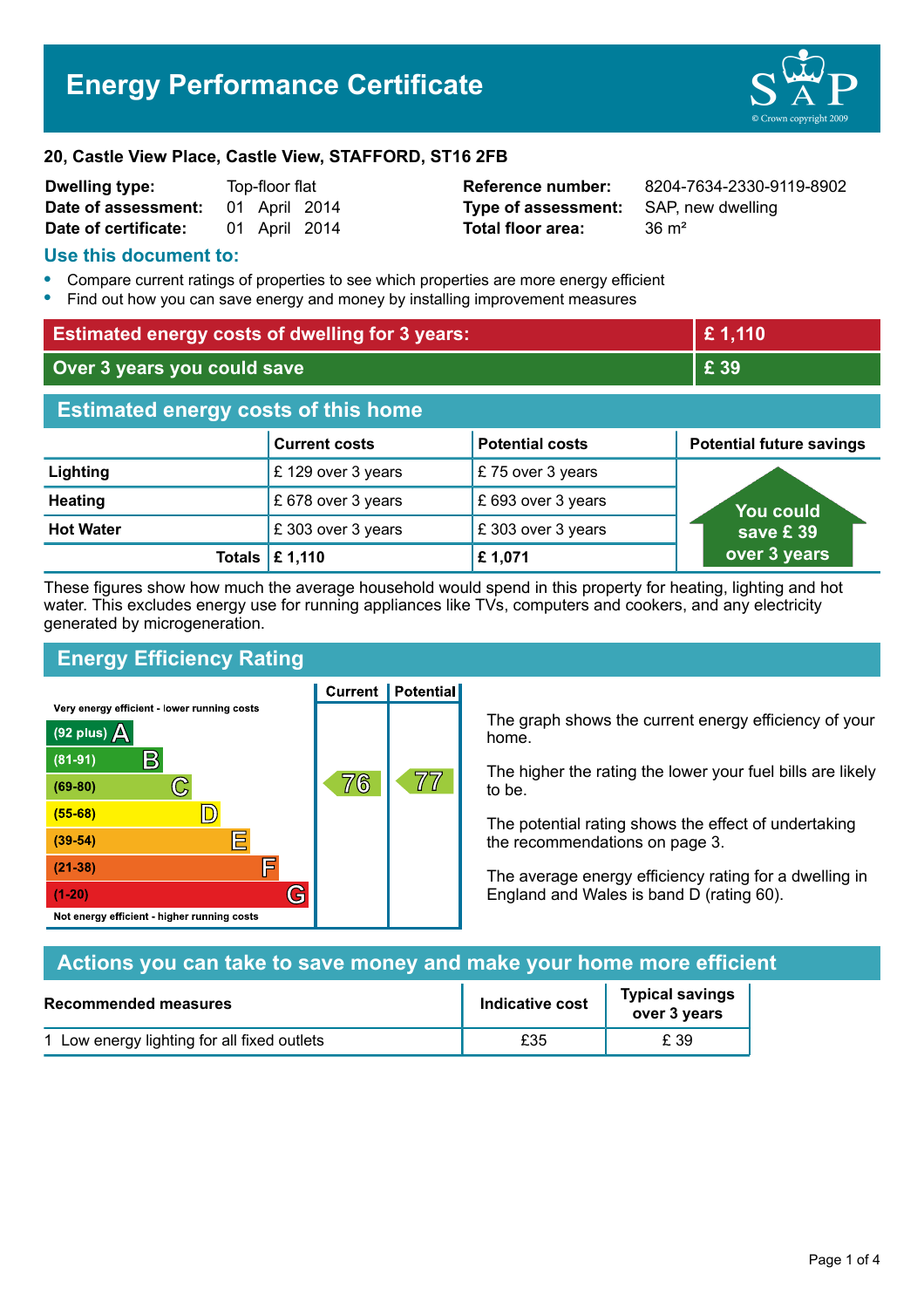#### 01 April 2014 RRN: 8204-7634-2330-9119-8902

## **Summary of this home's energy performance related features**

| <b>Element</b>        | <b>Description</b>                                                | <b>Energy Efficiency</b> |
|-----------------------|-------------------------------------------------------------------|--------------------------|
| Walls                 | Average thermal transmittance 0.28 W/m <sup>2</sup> K             | *****                    |
| Roof                  | Average thermal transmittance 0.20 W/m <sup>2</sup> K             | ★★★★☆                    |
| Floor                 | (other premises below)                                            |                          |
| <b>Windows</b>        | High performance glazing                                          | *****                    |
| Main heating          | Electric storage heaters                                          |                          |
| Main heating controls | Celect controls                                                   | ★★★★☆                    |
| Secondary heating     | Room heaters, electric                                            |                          |
| Hot water             | Electric immersion, off-peak                                      | ★★★☆☆                    |
| Lighting              | Low energy lighting in 30% of fixed outlets                       | ★★★☆☆                    |
| Air tightness         | Air permeability 7.0 m <sup>3</sup> /h.m <sup>2</sup> (as tested) | ★★★☆☆                    |

Thermal transmittance is a measure of the rate of heat loss through a building element; the lower the value the better the energy performance.

Air permeability is a measure of the air tightness of a building; the lower the value the better the air tightness.

Current primary energy use per square metre of floor area: 362 kWh/m² per year

# **Low and zero carbon energy sources**

Low and zero carbon energy sources are sources of energy that release either very little or no carbon dioxide into the atmosphere when they are used. Installing these sources may help reduce energy bills as well as cutting carbon. There are none provided for this home.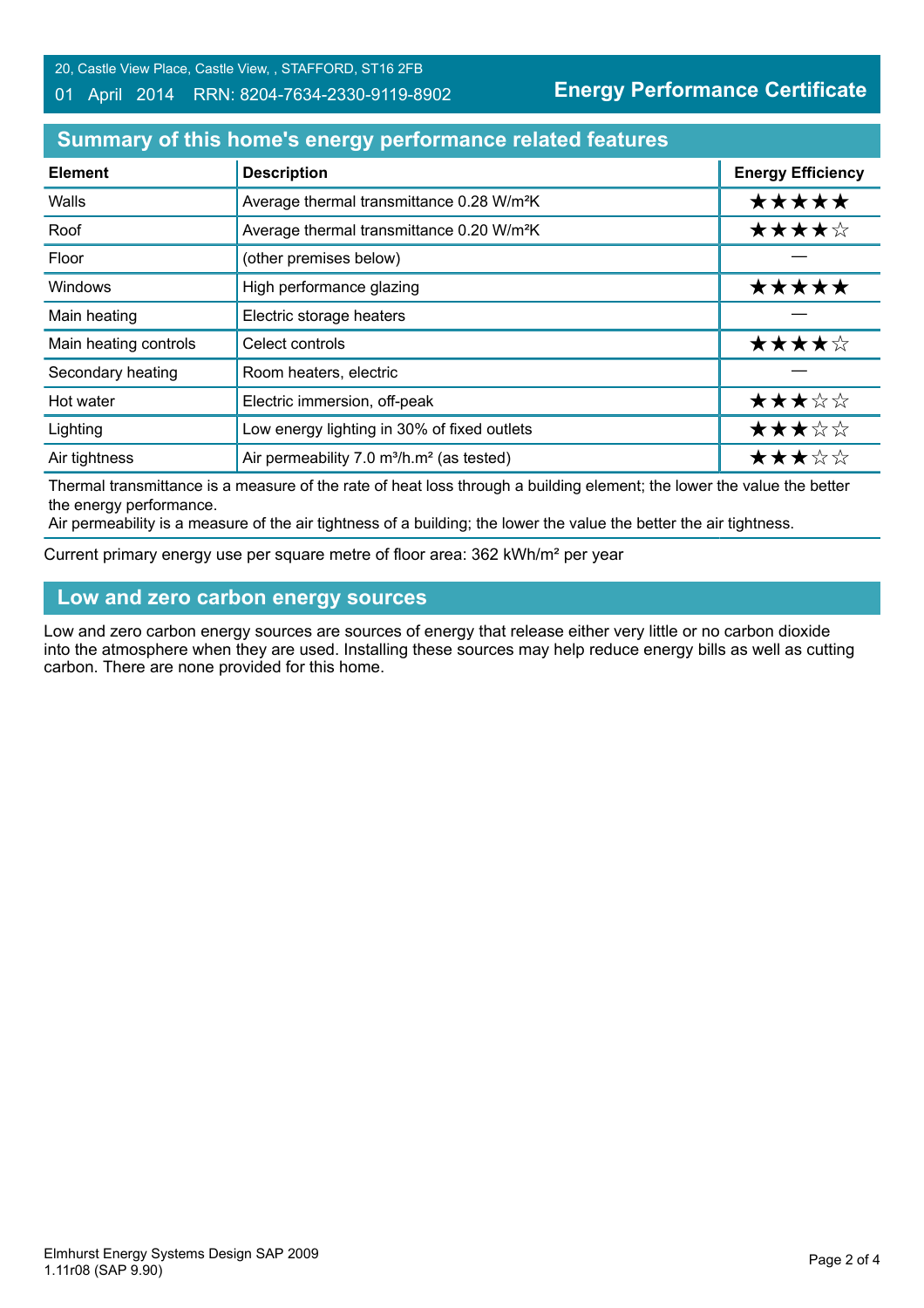20, Castle View Place, Castle View, , STAFFORD, ST16 2FB

#### 01 April 2014 RRN: 8204-7634-2330-9119-8902

### **Recommendations**

The measures below will improve the energy performance of your dwelling. The performance ratings after improvements listed below are cumulative; that is, they assume the improvements have been installed in the order that they appear in the table. Further information about the recommended measures and other simple actions you could take today to save money is available at **www.direct.gov.uk/savingenergy**. Before installing measures, you should make sure you have secured the appropriate permissions, where necessary. Such permissions might include permission from your landlord (if you are a tenant) or approval under Building Regulations for certain types of work.

| <b>Recommended measures</b>               | Indicative cost | Typical savings <sup> </sup><br>per year | <b>Rating after</b><br>improvement |
|-------------------------------------------|-----------------|------------------------------------------|------------------------------------|
| Low energy lighting for all fixed outlets | £35             | £ 13                                     | C77                                |